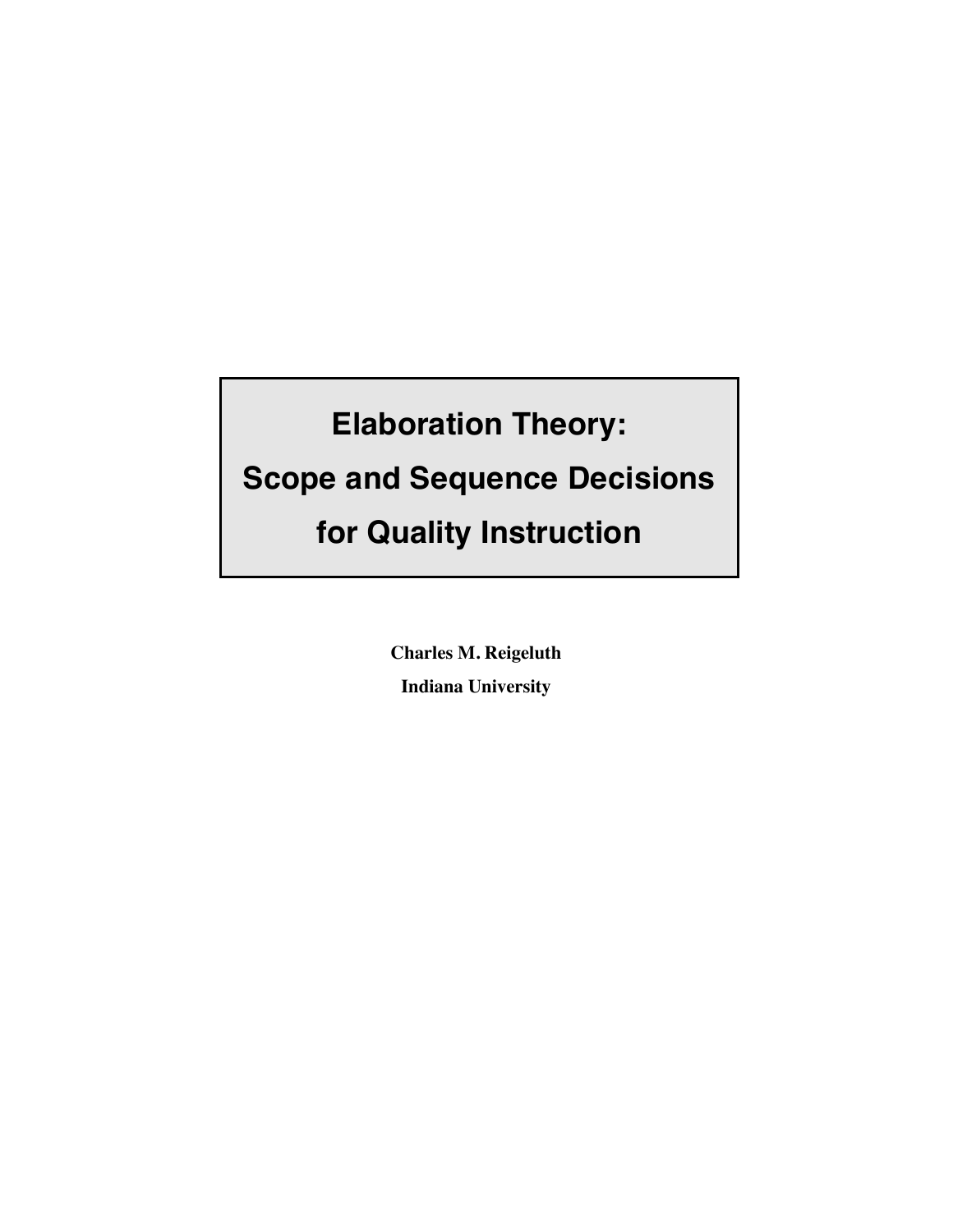Printed by: The School Restructuring Consortium School of Education, Room 2276 Indiana University Bloomington, IN 47405

Copyright 1998-2015 by Charles M. Reigeluth All rights reserved

Copies are available at reasonable rates from the above address.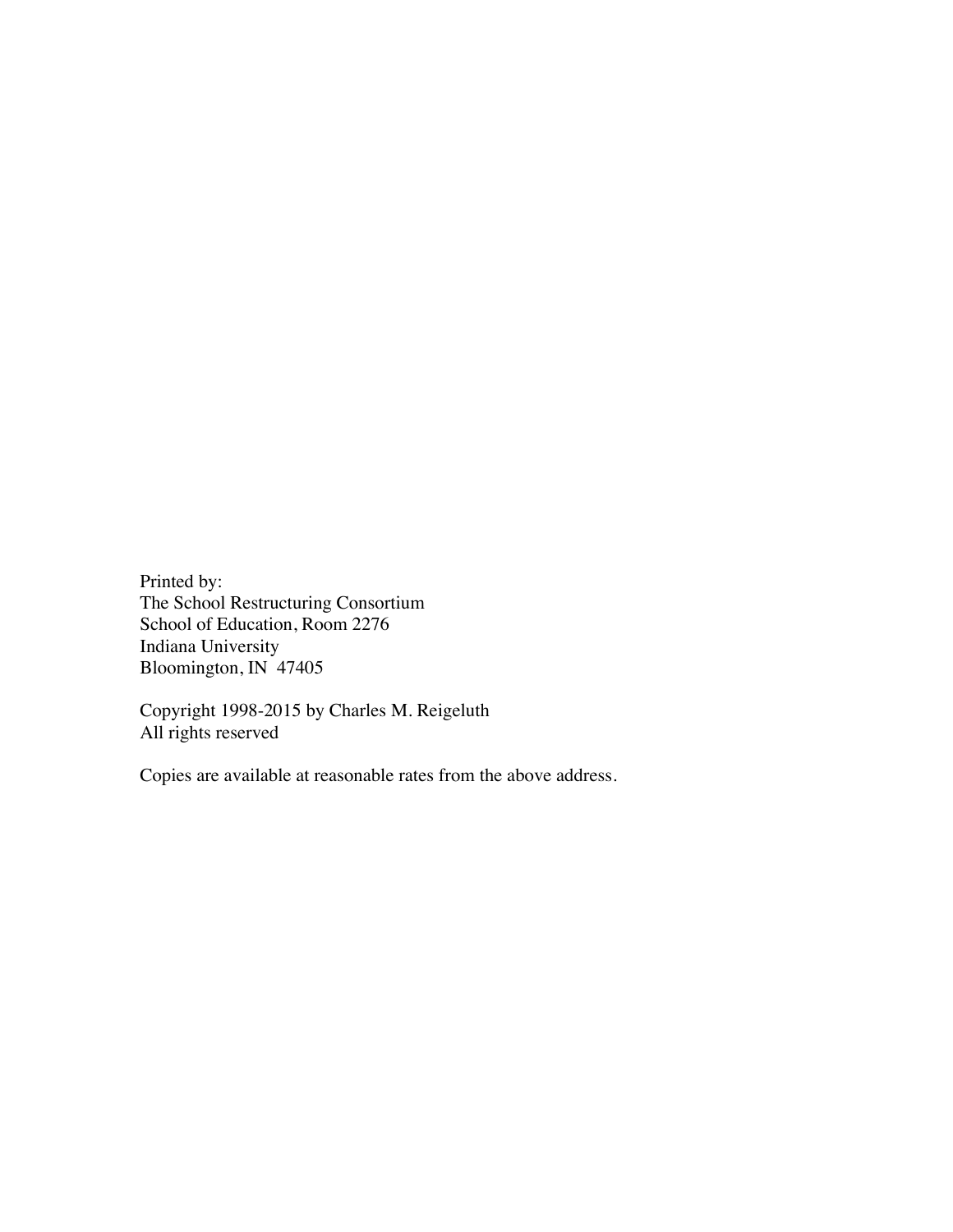## **Table of Contents**

| 4. Decisions about What Instruction To Select and What To Produce1.4 |  |
|----------------------------------------------------------------------|--|
|                                                                      |  |
|                                                                      |  |
|                                                                      |  |
|                                                                      |  |
|                                                                      |  |
|                                                                      |  |
|                                                                      |  |
| 12. Implementation, Adoption, and Organizational Change 1.6          |  |
|                                                                      |  |
|                                                                      |  |
|                                                                      |  |
|                                                                      |  |
|                                                                      |  |
|                                                                      |  |
|                                                                      |  |
|                                                                      |  |
|                                                                      |  |
|                                                                      |  |
|                                                                      |  |
|                                                                      |  |
|                                                                      |  |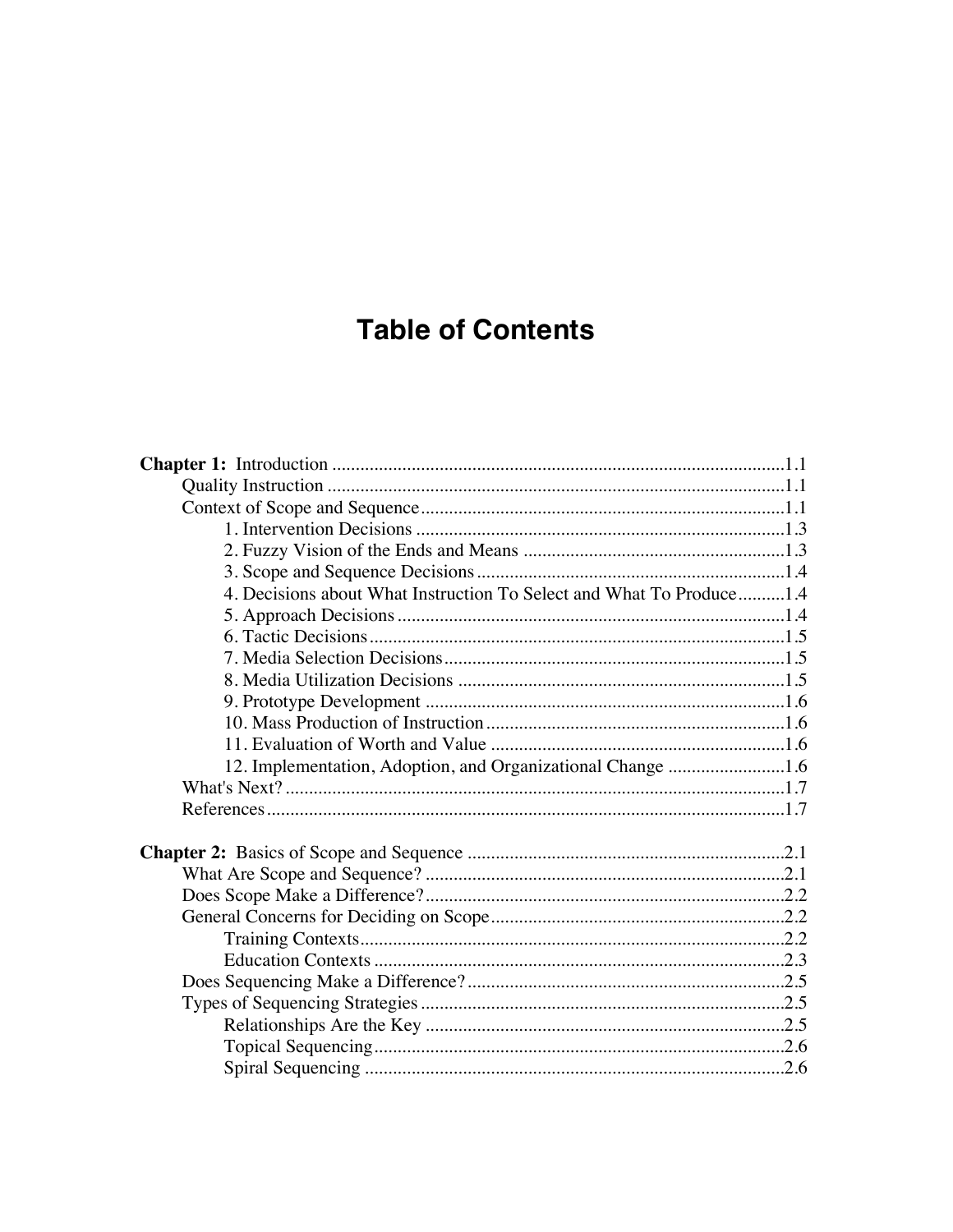| <b>Chapter 3:</b> Some Major Sequencing Strategies: Understanding the Theories 3.1 |  |
|------------------------------------------------------------------------------------|--|
|                                                                                    |  |
|                                                                                    |  |
|                                                                                    |  |
|                                                                                    |  |
|                                                                                    |  |
|                                                                                    |  |
|                                                                                    |  |
|                                                                                    |  |
|                                                                                    |  |
|                                                                                    |  |
|                                                                                    |  |
|                                                                                    |  |
|                                                                                    |  |
|                                                                                    |  |
|                                                                                    |  |
|                                                                                    |  |
|                                                                                    |  |
|                                                                                    |  |
|                                                                                    |  |
|                                                                                    |  |
|                                                                                    |  |
|                                                                                    |  |
|                                                                                    |  |
|                                                                                    |  |
|                                                                                    |  |
|                                                                                    |  |
|                                                                                    |  |
|                                                                                    |  |
|                                                                                    |  |
|                                                                                    |  |
|                                                                                    |  |
|                                                                                    |  |